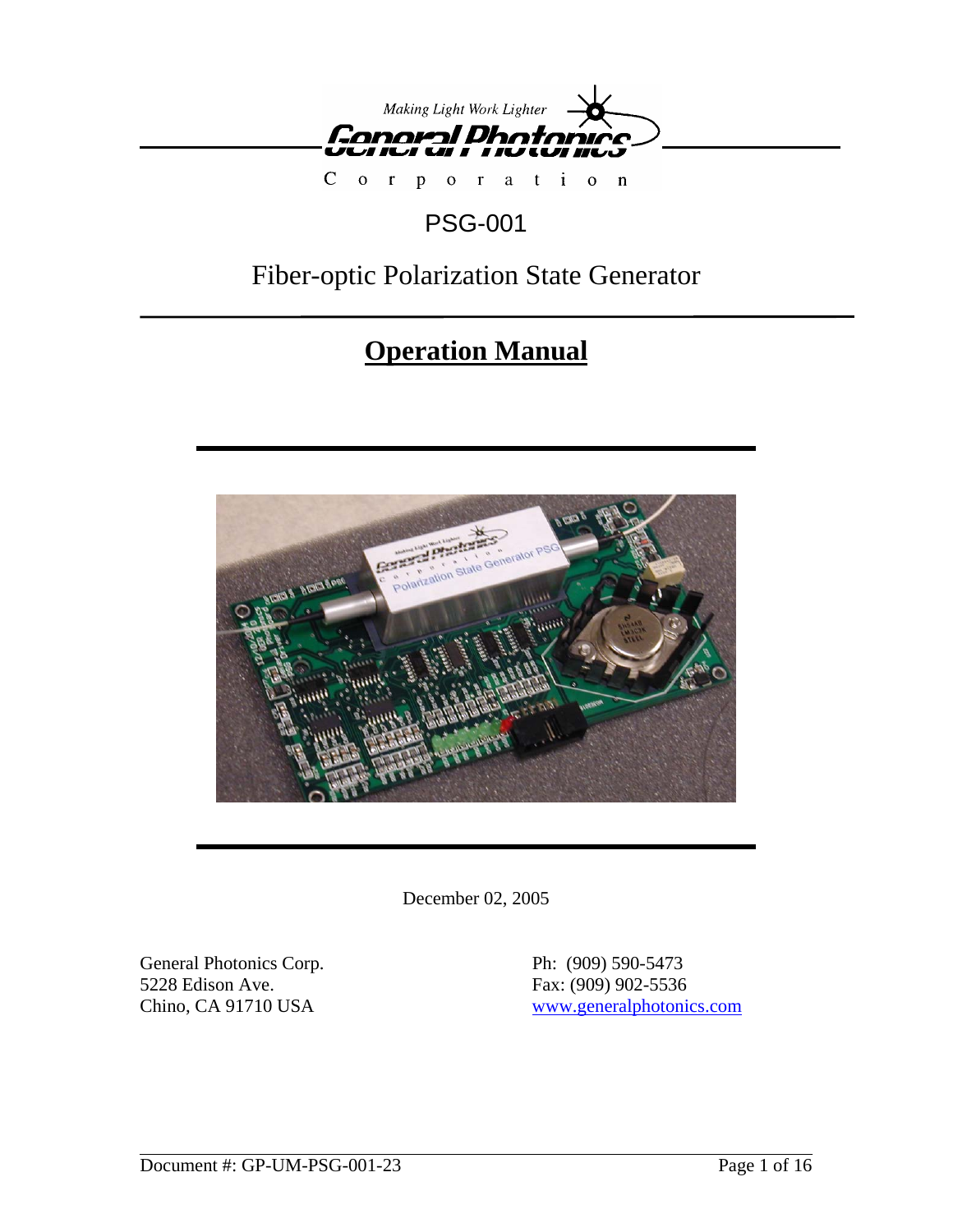## **Table of Contents:**

| Section 1 | Specifications                                                                                                  |                  |  |
|-----------|-----------------------------------------------------------------------------------------------------------------|------------------|--|
| Section 2 | Overview                                                                                                        | 4                |  |
| Section 3 | Hardware                                                                                                        |                  |  |
|           | <b>Optical Interface</b><br>3.1<br><b>Electrical Interface</b><br>3.2                                           | 5<br>5           |  |
| Section 4 | <b>Operation Instructions</b>                                                                                   |                  |  |
|           | 4.1<br><b>Safety Information</b><br>4.2<br>Unpacking<br><b>Getting Started</b><br>4.3<br>Troubleshooting<br>4.4 | 7<br>7<br>7<br>9 |  |
| Section 5 | <b>Technical Support</b>                                                                                        | 9                |  |

## Appendices

| Appendix A SOP Logic Table                               | $10^{\circ}$ |
|----------------------------------------------------------|--------------|
| Appendix B Degenerate states vs. Logic table             |              |
| Appendix C Stokes Parameters of SOP                      |              |
| Appendix D Thermistor, Resistance/Temperature Conversion | 14           |
| Appendix E Common questions                              | 15           |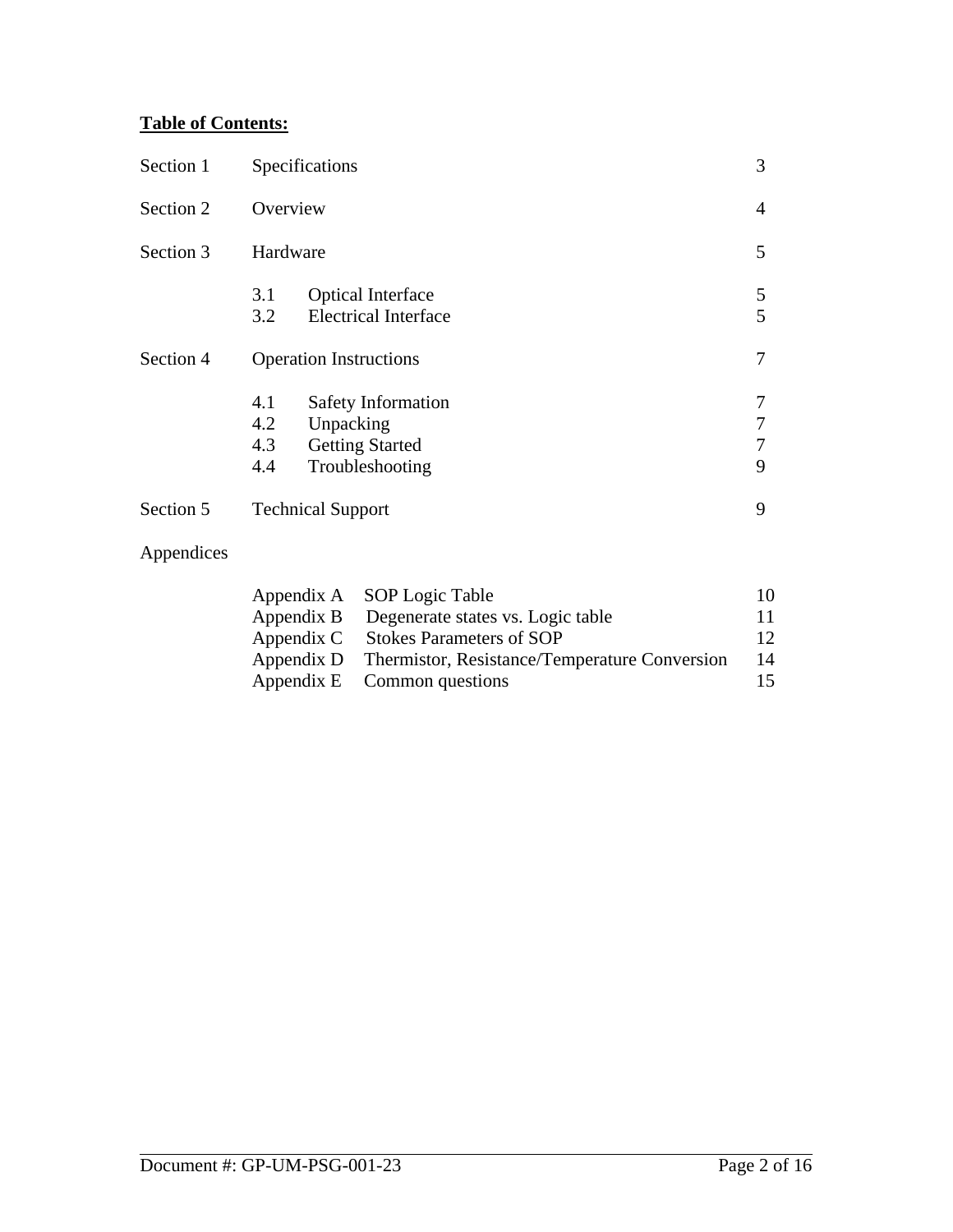### **Section 1. Specifications:**

#### *Physical Features:*

- Input Fiber Type SM or PM Output Fiber Type SM Power On Indicator Red LED Operation Indicators 6 green LEDs
- Dimensions 135 mm (L)  $\times$  70 mm (W)  $\times$  21 mm (H) Fiber Input Connector FC/PC, FC/APC, SC/PC, or SC/APC Fiber Output Connector FC/PC, FC/APC, SC/PC, or SC/APC Control Interface 10-pin protected header Adapter Cable 10-pin female connector with ribbon cable (for the digital I/O port control option)

#### *Optical Characteristics:*

SOP repeatability  $+/-0.5$  degrees on Poincare Sphere SOP accuracy to targets  $+/-5$  degrees (@1550 nm) Insertion Loss 1.2 dB ( $@1550$  nm)<sup>1</sup> Insertion loss variation 0.2 dB (typical). Return  $\text{Loss}^2$ SOP Switching Speed 250 μs Number of Polarization States 6 Wavelength Dependent Loss (WDL) 0.3 dB (across C-band) Transient Loss (per bit) 0.5 dB (typical) Maximum Power 300 mW

55 dB

### *Electrical Characteristics:*

| $+12$ V DC/ 1.5 A            |
|------------------------------|
| TTL                          |
| 0 °C to 50 °C                |
| - 40 °C to 85 °C             |
| $35 \mu s$                   |
| $35 \mu s$                   |
| $100$ ns                     |
| 500Hz if all 6 bits are used |
|                              |

Note:

- 1. Insertion loss is measured when electrical power is turned on. Connector loss excluded.
- 2. The return loss is specified for the PSG only application. Standard modules are designed for both PSG and PSA applications, thus return loss is not specified.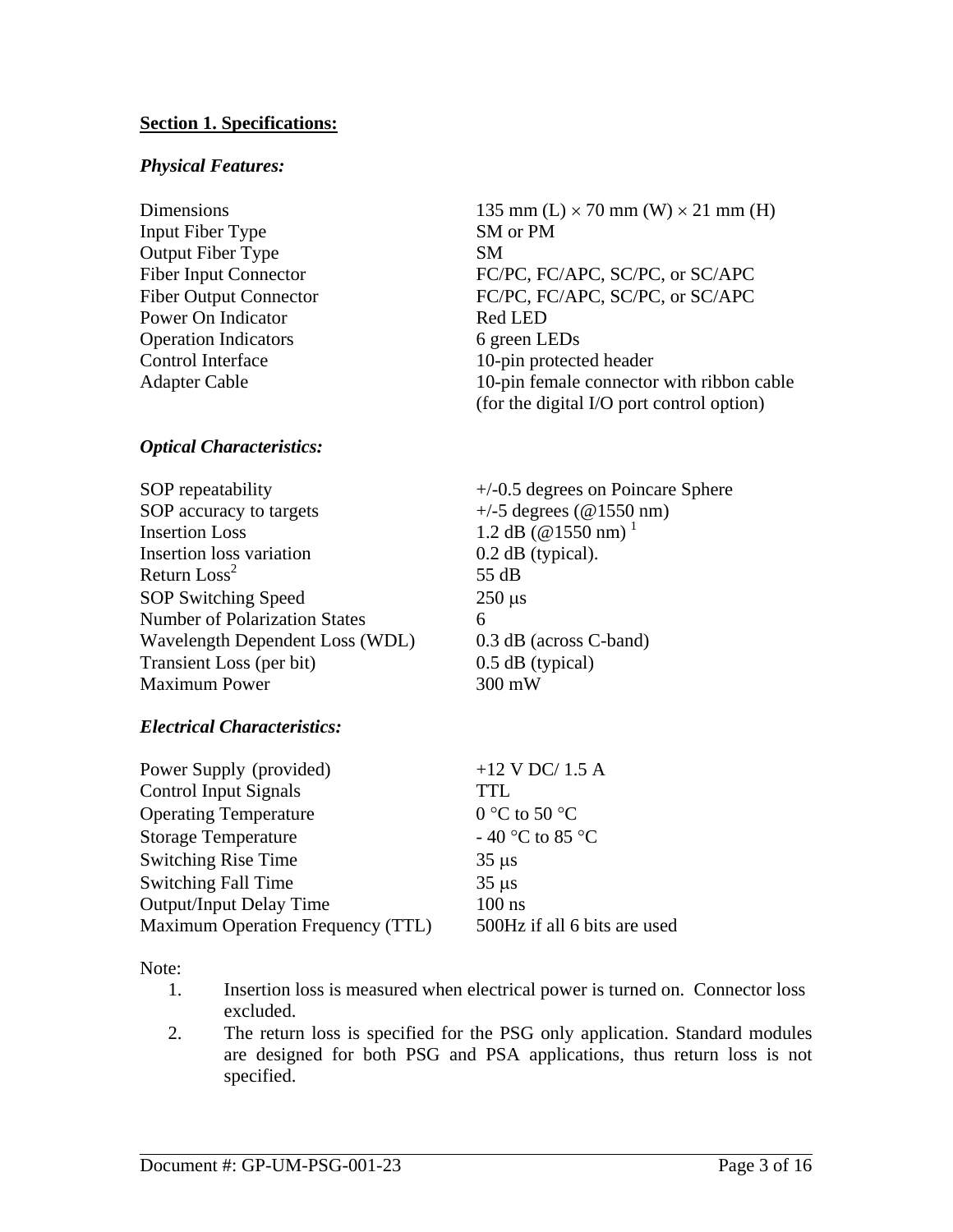## **Section 2. Overview:**

The PSG-001 is a programmable polarization state generation device designed and developed by General Photonics Corporation. This device is capable of generating 6 distinct states of polarization (SOP) across the Poincare sphere: linear polarization states at  $-45^{\circ}$ ,  $0^{\circ}$ ,  $+45^{\circ}$ , and  $+90^{\circ}$ , as well as right hand circular (RHC) and left hand circular (LHC) polarization states, relative to the axis defined by an internal linear polarizer. The actual output polarization states may be rotated due to the birefringence of the output SM fiber, so the exact SOP locations on the Poincaré sphere of the measurement system may be different from the values above. However, the angular relationship between the generated SOP locations will be the same. The 6 generated polarization states will symmetrically cover the Poincaré sphere.

The PSG-001 is a high speed polarization state generation module with high accuracy and repeatability. Typical applications include polarization analysis, optical device characterization, network characterization, nonlinear optics, light-matter interaction study, etc.

The PSG-001 module consists of an optical head and a drive circuit. The SOP of the output beam is controlled by a parallel 6-bit TTL binary command. The TTL control commands can be generated by either an electronic circuit or a computer. The parallel format assures the highest possible operation speed. There are no moving parts in the optical head. The SOP switching is achieved electronically. The average SOP switching time is about 250 μs.

A common approach for generating a TTL control signal is to use a digital I/O card installed on a personal computer (PC). In this case, a digital I/O card must be purchased either from General Photonics or from a third party and be installed in the computer.

For more general operation, users can apply the desired TTL signal sequences from any logic circuits directly to the input port of the driver board without going through personal computer control.

In this manual, the structure and operation of the PSG-001 are described in detail in Sections 3 and 4. The logic table for obtaining different SOPs is included in Appendix A, and the degenerate states are listed in Appendix B. The accuracy SOP calculation formula is given in Appendix C, while some typical questions with corresponding answers are discussed in Appendix E.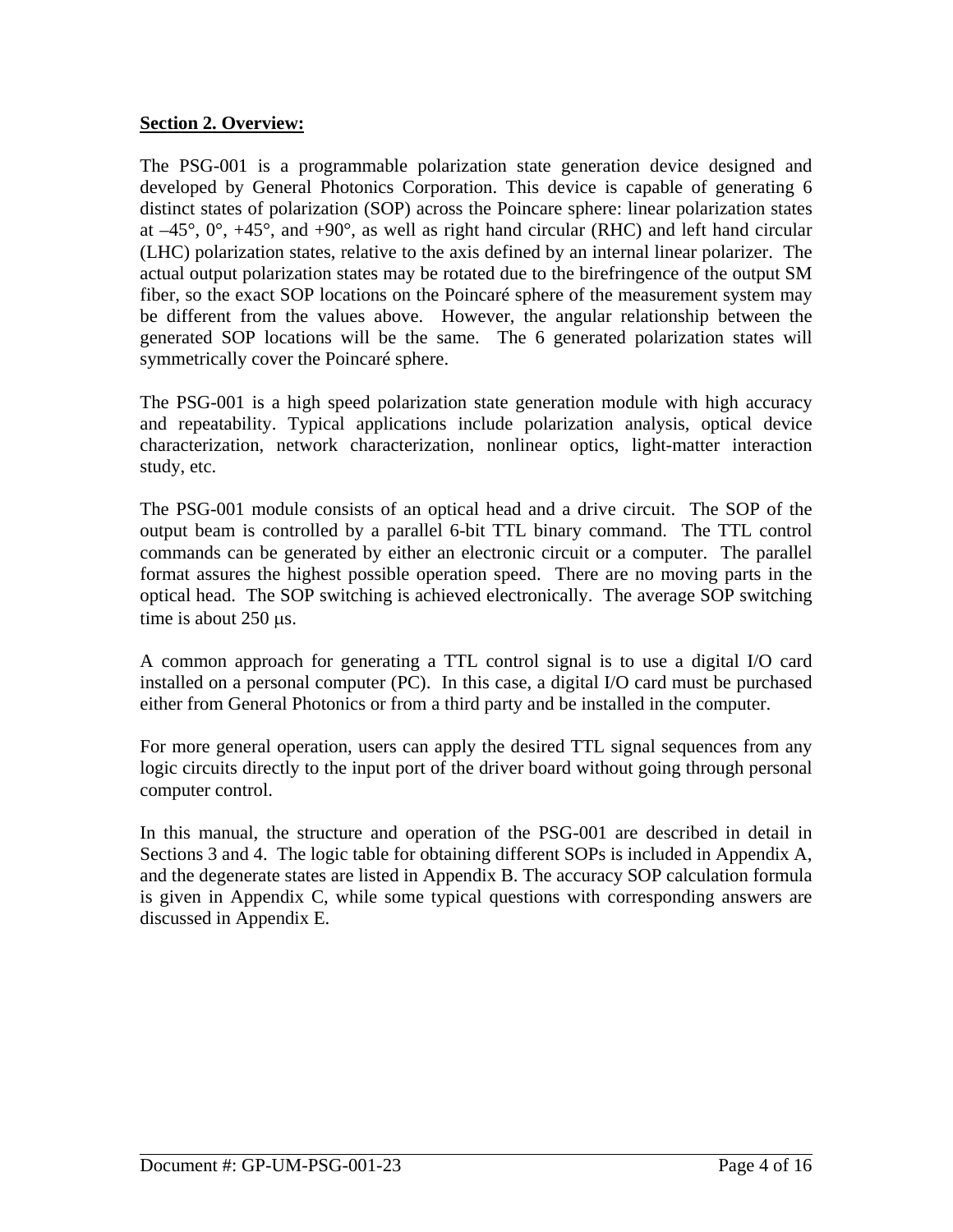## **Section 3. Hardware:**

The PSG-001 consists of two main parts: the optical module and the electronic drive board.

## *3.1 Optical interface*

- 1. The optical module has two internal fiber pigtails, one for the input and the other for the output. The input pigtail can be either PM or SM fiber, while the output pigtail is usually SM fiber.
- 2. The input and output ports are marked on the front panel of the package.
- 3. Fiber connectors can either be FC/PC, FC/APC, SC/PC, or SC/APC per customer's specifications.



Fig. 1 Photograph of a PSG-001.

## *3.2 Electrical interface*

The  $+12V$  power supply is provided through the 10-PIN connector (pin 1 for  $+12V$ , pin 2 for ground) do not need to be separately connected.

The TTL control signal is connected to the circuit board through the 10-pin male header on the rear panel of the enclosure.

1. The pin connection assignment is illustrated in Fig. 2. Pin 1 is +12 volts. Pins 2, 4 are connected to ground. Pins 5, 6, 7, 8, 9 and 10 are assigned to represent TTL control binary signal bits 1, 2, 3, 4, 5 and 6, respectively, where bit 6 is the most significant bit (MSB) and bit 1 is the least significant bit (LSB).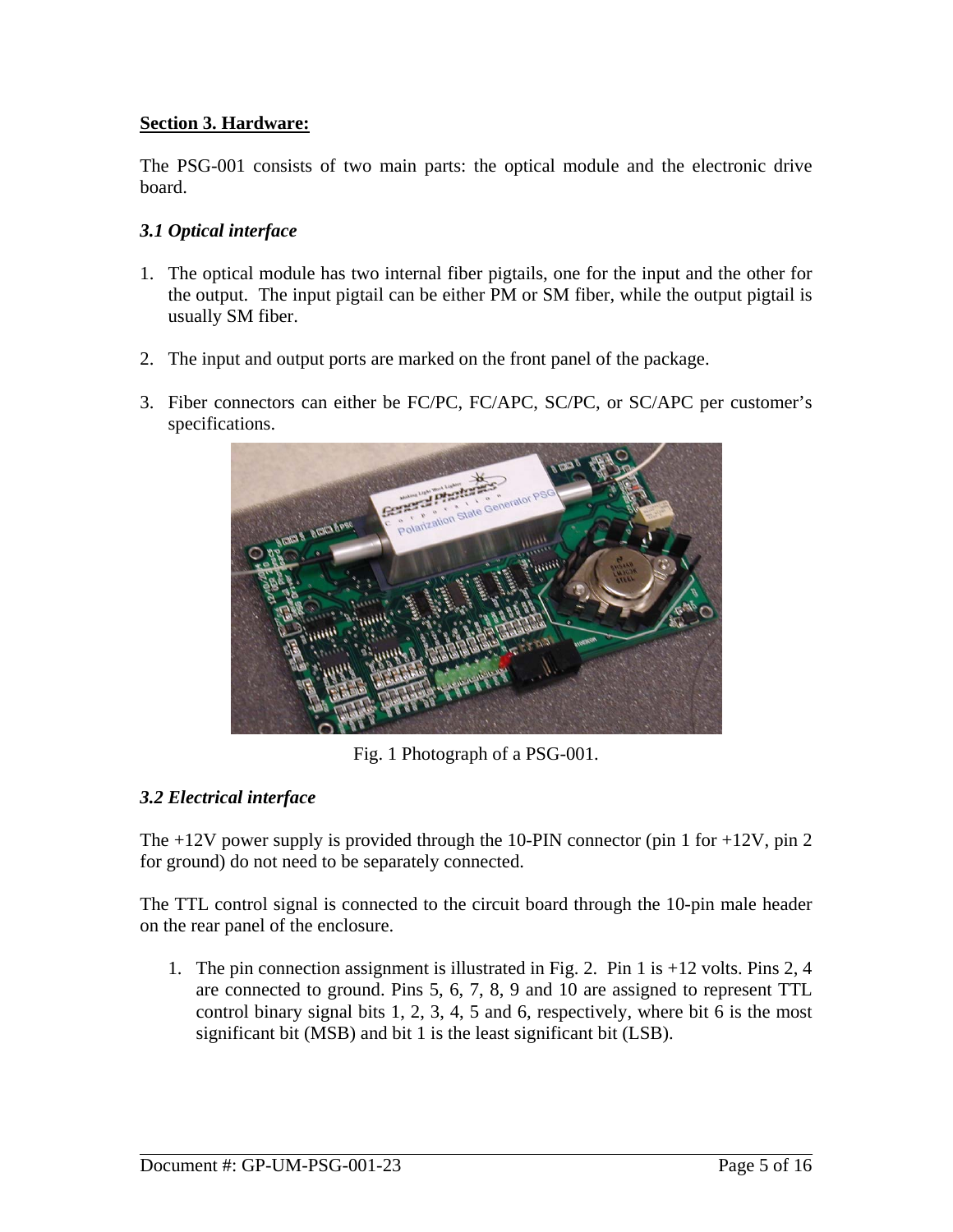| Bit5                   | Bit3 | Bit1 | NC | $+12V$ |  |
|------------------------|------|------|----|--------|--|
| v.                     |      |      |    |        |  |
|                        |      |      |    |        |  |
|                        |      |      |    |        |  |
| <b>Service Service</b> |      |      |    |        |  |
| Bit6                   | Bit4 | Di+∩ |    | GND    |  |

Fig. 2 Pin assignments for the electronic input header on the rear panel of the package

- 2. There is a red power indicator LED above the power switch on the front panel. When the external +12V DC power supply is on, this red LED should be on.
- **3.** There are 6 green LEDs to indicate the status of the 6 control bits. A lit LED indicates a logic high ("1") while a dark LED indicates a logic low ("0") Therefore, an instruction command to the optical module can be easily identified by observing the status of the 6 LEDs. **For example, a control signal (111110) (Bit6=1 Bit5=1 Bit4=1 Bit3=1 Bit2=1 Bit1=0) will show a dark bit-1 LED, with the rest of LEDs lit. The bit-1 LED is next to the red power indicator LED.**
- 4. A ribbon cable with a 10-pin female connector is supplied with the module. The ribbon cable is color coded as follows:

| Pin number     | Color        | Connection          |
|----------------|--------------|---------------------|
|                | <b>Black</b> | $+12V$ power supply |
| $\overline{2}$ | White        | <b>GND</b>          |
| 3              | Gray         | NC                  |
| 4              | Purple       | <b>GND</b>          |
| 5              | Blue         | Bit 1               |
| 6              | Green        | Bit 2               |
| 7              | Yellow       | Bit 3               |
| 8              | Orange       | Bit 4               |
| 9              | Red          | Bit5                |
|                | <b>Brown</b> | Bit6                |

Table 1: Connector pin assignment and ribbon cable color code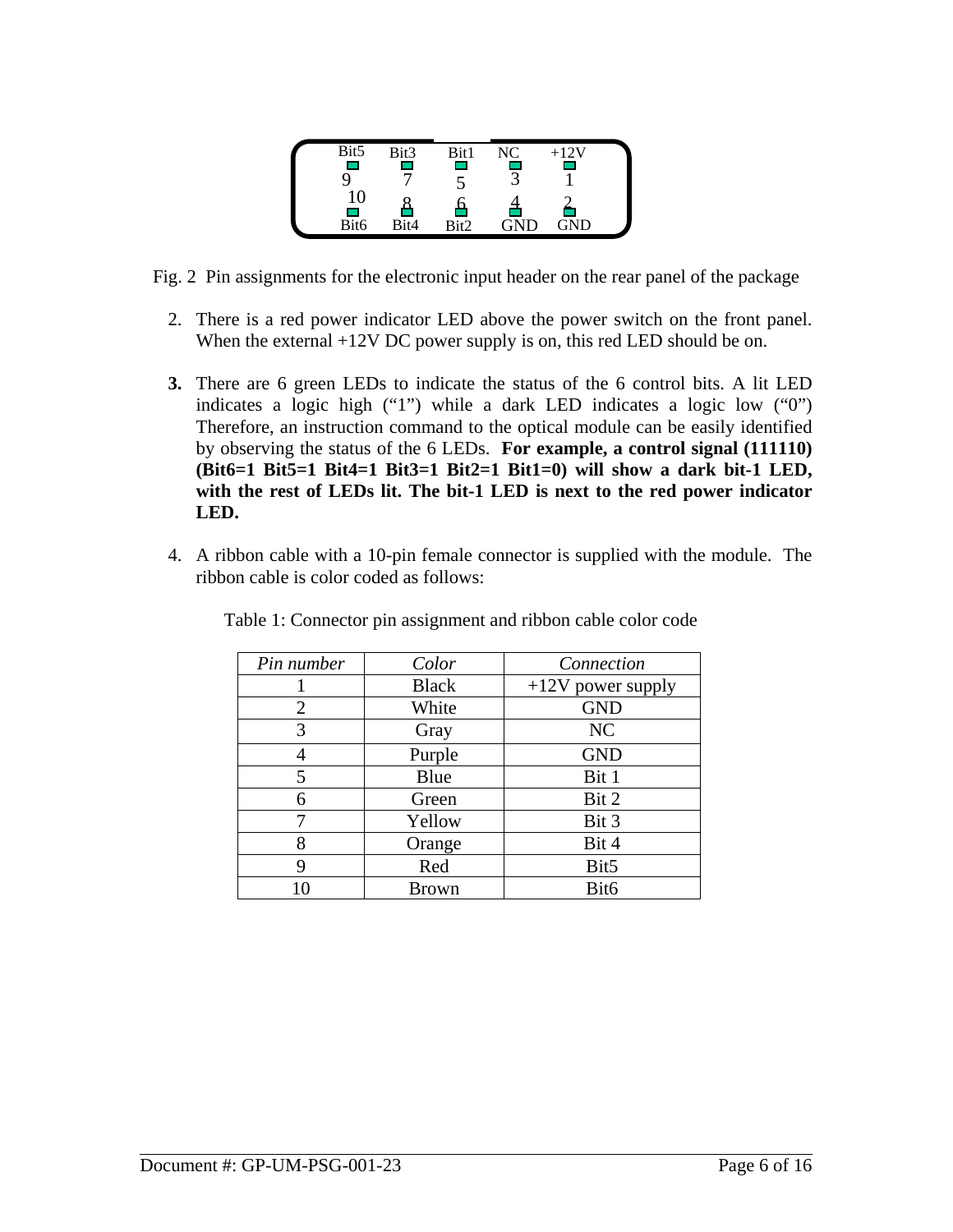## **Section 4. Operation Instructions**

### *4.1 Safety Information*

The PSG-001 is designed for indoor use only. It is important to follow the safety procedures below:

- Turn off the power supply when making electrical connections, such as connecting the ribbon cable.
- Avoid exposure to liquid spills and excessive moisture.
- The PSG-001 board is not user serviceable.
- *To get better stability and repeatability, an external cooling method such as using a fan, is preferred for long-term application.*

The PSG-001 can handle optical power over 300 mW. It is important to avoid looking directly into the optical output port, as this may cause damage to human eyes.

It is important to clean the fiber connectors before establishing optical connections to the PSG-001 module.

## *4.2 Unpacking*

.

Inspect the PSG-001 for any damage due to shipping or transportation. Check the packing list to make sure that all parts and accessories are present.

### *4.3 Getting Started*

Fig. 3 illustrates a typical configuration using a PSG-001 module to generate different SOPs. The control device can be a control circuit with a 6-bit parallel output port, a computer with a parallel port (printer port), or a computer with a digital I/O card. In this setup, we assume that the input fiber pigtail of the PSG-001 is PM fiber. Polarization controller #1 aligns the laser output light polarization to the polarizer at the input of the PSG-001 for maximum throughput. This can be achieved by using this polarization controller to adjust the input polarization to maximize power at the output of the PSG-001 before connecting the rest of the setup. Polarization controller #2 is optional and is used to rotate the output polarization state to a desired point on the Poincaré sphere.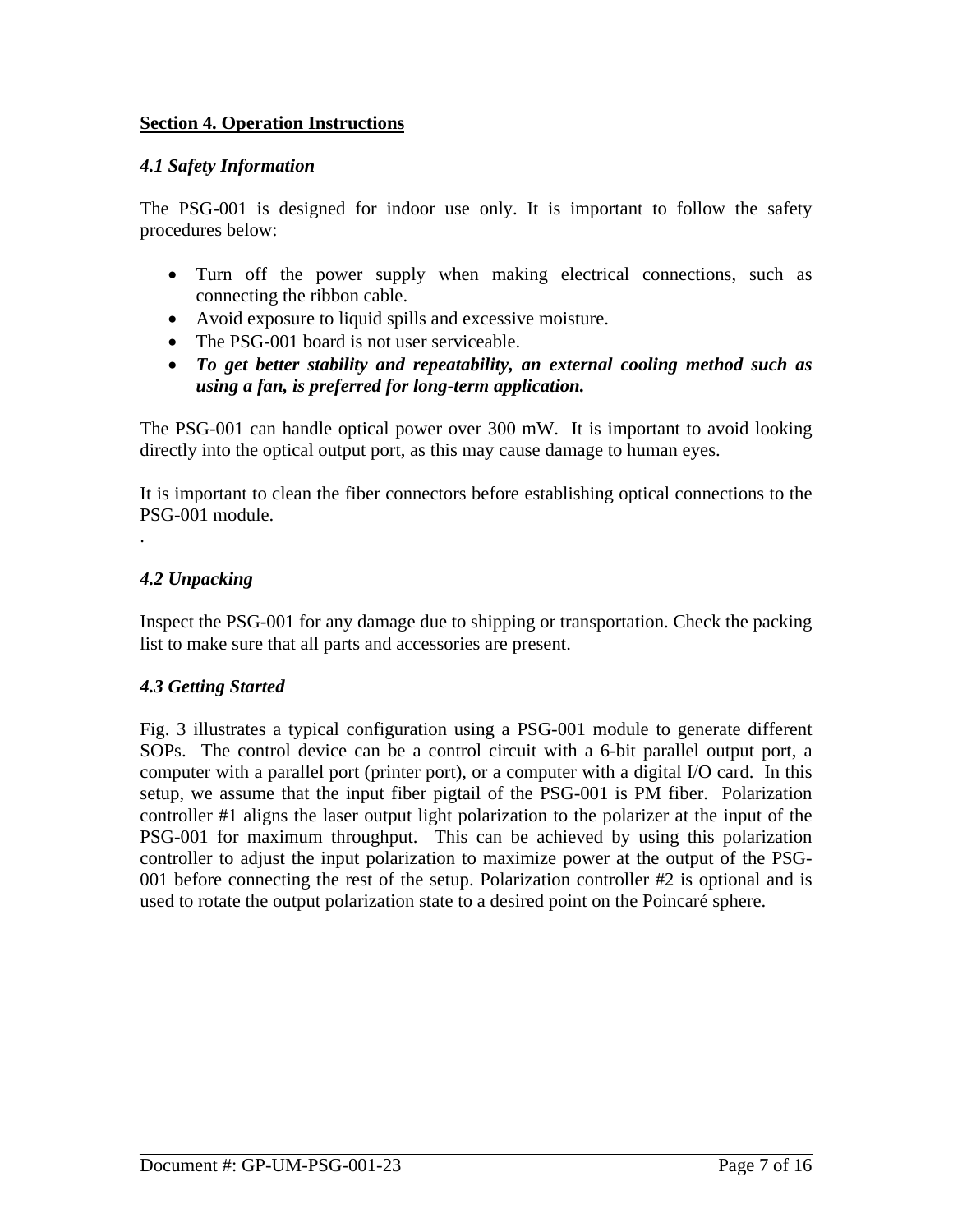

Fig. 3 A typical setup for operating a PSG-001. In this example, the 6-bit control signal is generated by a personal computer and delivered to the PSG-001 module via a digital I/O port.

Follow the steps below to prepare the PSG-001 for operation with a personal computer:

- 1. Connect +12V power supply to the PSG-001.
- 2. Connect wires corresponding to bit  $1 \sim$  bit 6 on the ribbon cable to a digital I/O card output block. Note that 6-bit TTL control signals may also be obtained by other means.
- 3. Connect the ribbon cable to the PSG-001 module. Turn on the +12V DC power supply via the power switch on the front panel. The default setting is that all LEDs will be on. For best SOP repeatability, it is recommended that the PSG-001 be allowed to warm up for 20 minutes.
- 4. Launch control program and test TTL signals according to the logic table in Appendix A. Check whether the 6 green LEDs located on the front panel of PSG-001 are blinking when inputting TTL control signals to the module. The blinking LED indicates that logic highs (LED on) and lows (LED off) are successfully sent to the module from the controller. Otherwise, check the connection to make sure that the module is correctly connected to the computer.
- 5. Launch the optical signal from the input side.
- 6. Start to control SOP values according to the logic table listed in Appendix A. If using the sample setup in Fig. 3, set SOP to RHC polarization state (logic "000000") and check the output polarization using a polarization analyzer. If it does not match, use polarization controller #2 to adjust the polarization to RHC polarization state. Output polarizations should now match the set SOP for all 6 SOPs.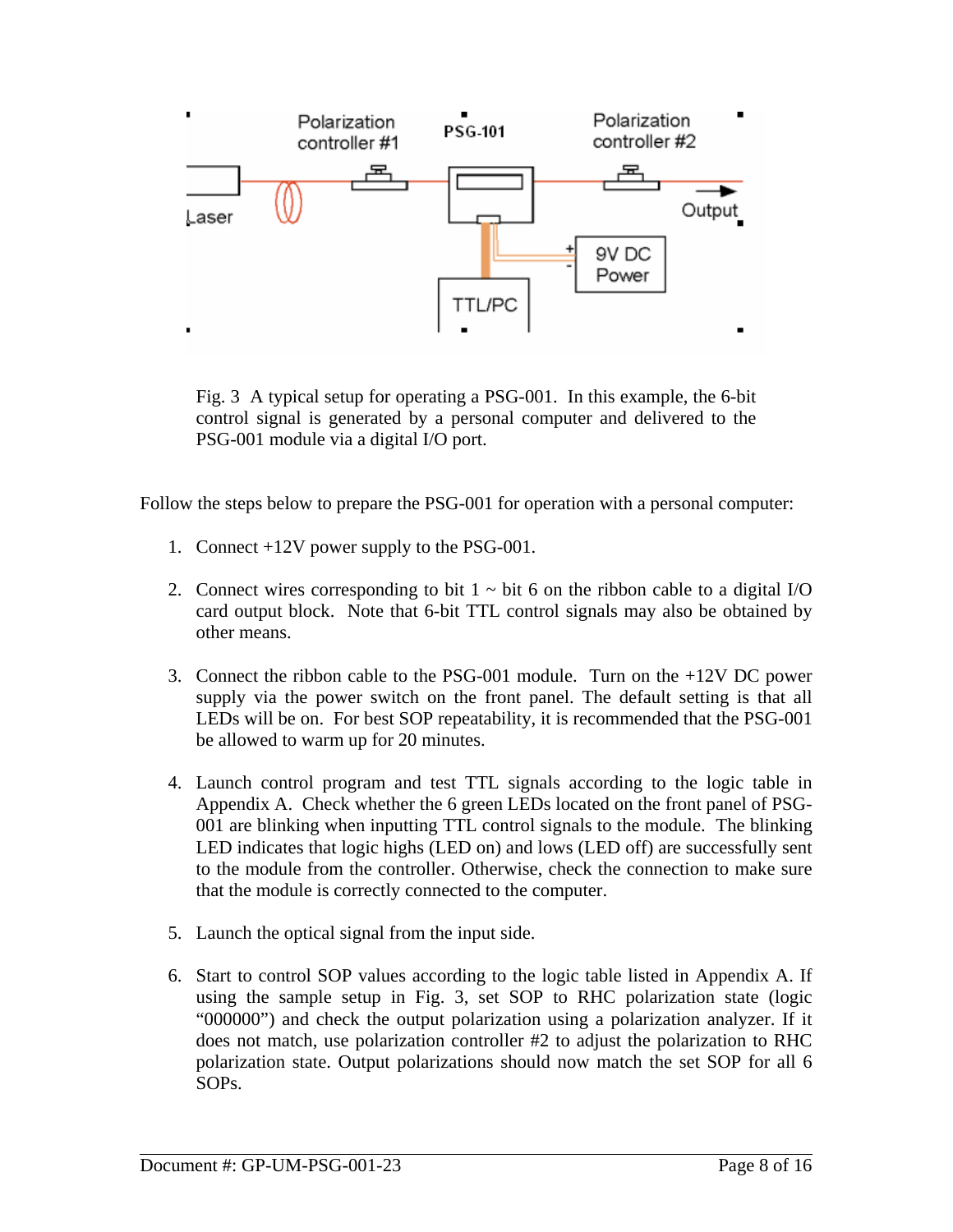## *4.4 Troubleshooting*

The following table lists some possible problems and suggested solutions.

| <b>Symptom</b>                                                                                                            | <b>Possible Solution</b>                                                                                                                                                                                         |
|---------------------------------------------------------------------------------------------------------------------------|------------------------------------------------------------------------------------------------------------------------------------------------------------------------------------------------------------------|
| $\mathsf{A}$ .<br>The device doesn't<br>work (The six<br>LEDs do not blink)                                               | 1. Check the red LED on the board (power).<br>2. If the red LED is not on, check the $+12V$ power supply<br>connection.<br>3. If the red LED is on, check the connection between the<br>device and the computer. |
| <b>B.</b><br>The optical<br>insertion loss is<br>higher than<br>specified value                                           | 1. Check if the $+12V$ DC power supply is turned on or not.<br>When DC power is not on, the optical IL will be higher.<br>2. Check if all fiber connectors are clean.                                            |
| $\mathcal{C}$<br>The performance of<br>the device changes<br>suddenly, e.g. loss<br>increases a lot, no<br>SOP variation. | 1. Make sure there is no sudden external force on the device.<br>Check the connection between the computer and device<br>2.<br>Turn off the device and wait for half an hour, then restart<br>3.<br>the device   |
| D.<br>Everything works<br>fine but the SOP<br>does not change,<br>while the output<br>power changes.                      | 1. This typically indicates that the input optical source is<br>connected to the output pigtail of the PSG-001. Exchanging<br>the input and output pigtail connections will correct the<br>problem.              |
| E.<br>Cannot access all 6<br>distinct polarization<br>states                                                              | 1. Check if the ribbon cable connections to the DIO block or<br>TTL circuit are correct.<br>2. Check if bit $1$ ~bit 6 are assigned correctly in control<br>program.                                             |

## **Section 5. Technical Support**

General Photonics is committed to high quality standards and customer satisfaction. For any questions regarding the quality and use of the PSG-001, or future suggestions, please feel free to contact General Photonics Corporation at (909)-590-5473 (telephone) or (909)-902-5536 (fax), or by e-mail at  $\frac{info@generalphotonics.com}{info@generalcolors.000}$ . General Photonics will respond to all customer questions within 24 hours during regular business hours. General Photonics can also be reached by mail at:

General Photonics 5228 Edison Avenue Chino, California 91710 USA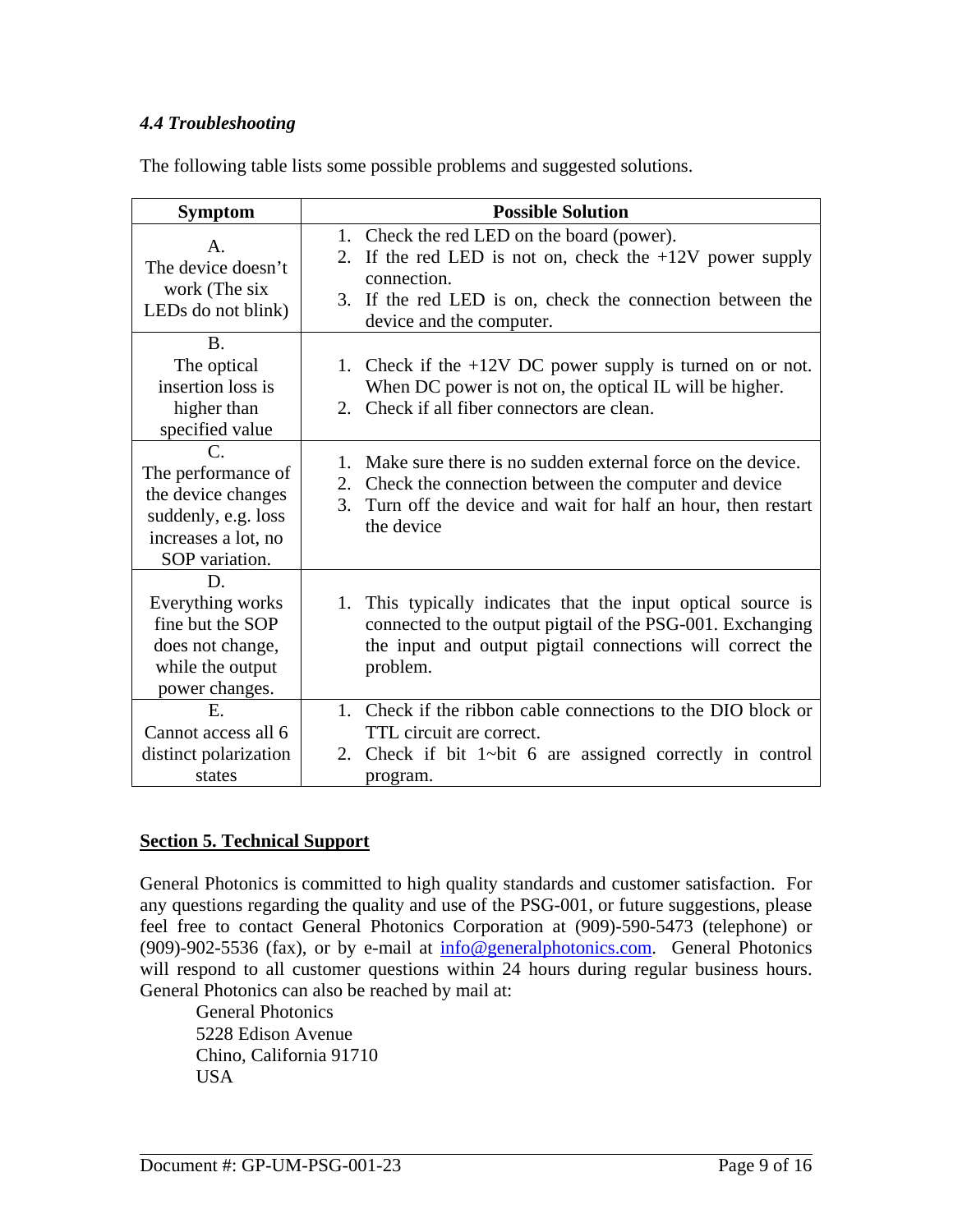### **Appendix A: SOP Logic Table**

A total of 6 distinct SOP states can be generated by 6-bit digital highs and lows, as shown in the logic table below. As described previously, the logic high and low of each bit can be directly verified by inspecting the corresponding LED on the module board. LED "on" represents "1" for the logic table; LED "off" represents "0" for the logic table.

| SOP     |
|---------|
| State 1 |
| State 2 |
| State 3 |
| State 4 |
| State 5 |
| State 6 |
|         |

Note that the logic table presented here is not unique for PSG-001 control. It is only one of many combinations that can generate 6 distinct states. There are 64 combinations for 6-bit binary TTL code. However, there are only 6 distinct polarization states (see Appendix B). Therefore, many output SOPs are degenerate or nearly degenerate among the 64 combinations. If the user prefers to select its own TTL logic combinations, a new logic table can be obtained by monitoring output polarization states on a polarization analyzer.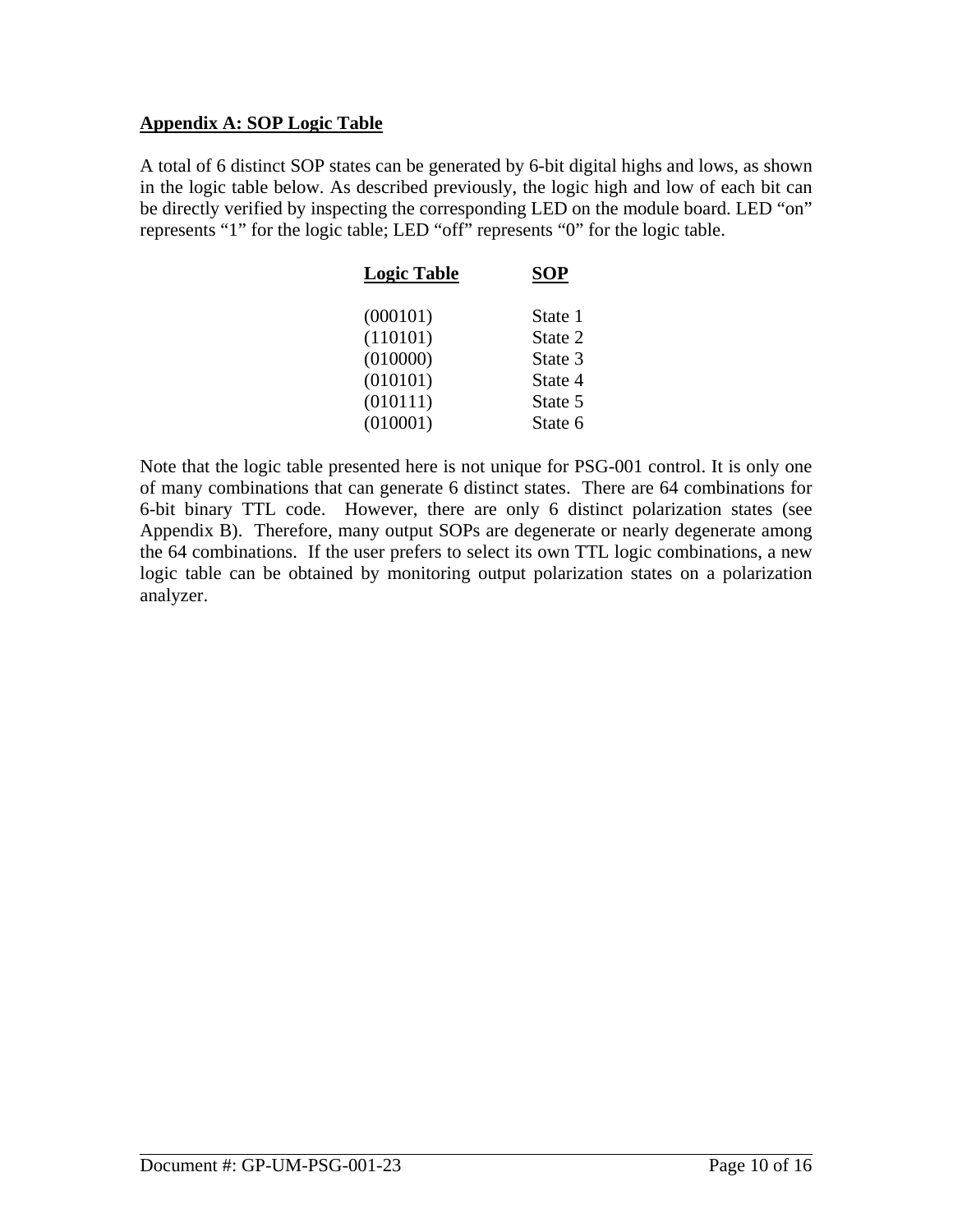## **Appendix B: Degenerate states vs. Logic table**

| <b>State 1</b> | <b>State 2</b> | State 3 | <b>State 4</b> | State 5 | State 6 |
|----------------|----------------|---------|----------------|---------|---------|
|                |                |         |                |         |         |
| 000000         | 110000         | 010000  | 010011         | 010111  | 010001  |
| 000001         | 110001         | 011111  | 010101         | 011011  | 010010  |
| 000010         | 110010         | 100000  | 010110         | 011101  | 010100  |
| 000011         | 110011         | 101111  | 011001         | 011110  | 011000  |
| 000100         | 110100         |         | 011010         | 100111  | 100001  |
| 000101         | 110101         |         | 011100         | 101011  | 100010  |
| 000110         | 110110         |         | 100011         | 101101  | 100100  |
| 000111         | 110111         |         | 100101         | 101110  | 101000  |
| 001000         | 111000         |         | 100110         |         |         |
| 001001         | 111001         |         | 101001         |         |         |
| 001010         | 111010         |         | 101010         |         |         |
| 001011         | 111011         |         | 101100         |         |         |
| 001100         | 111100         |         |                |         |         |
| 001101         | 111101         |         |                |         |         |
| 001110         | 111110         |         |                |         |         |
| 001111         | 111111         |         |                |         |         |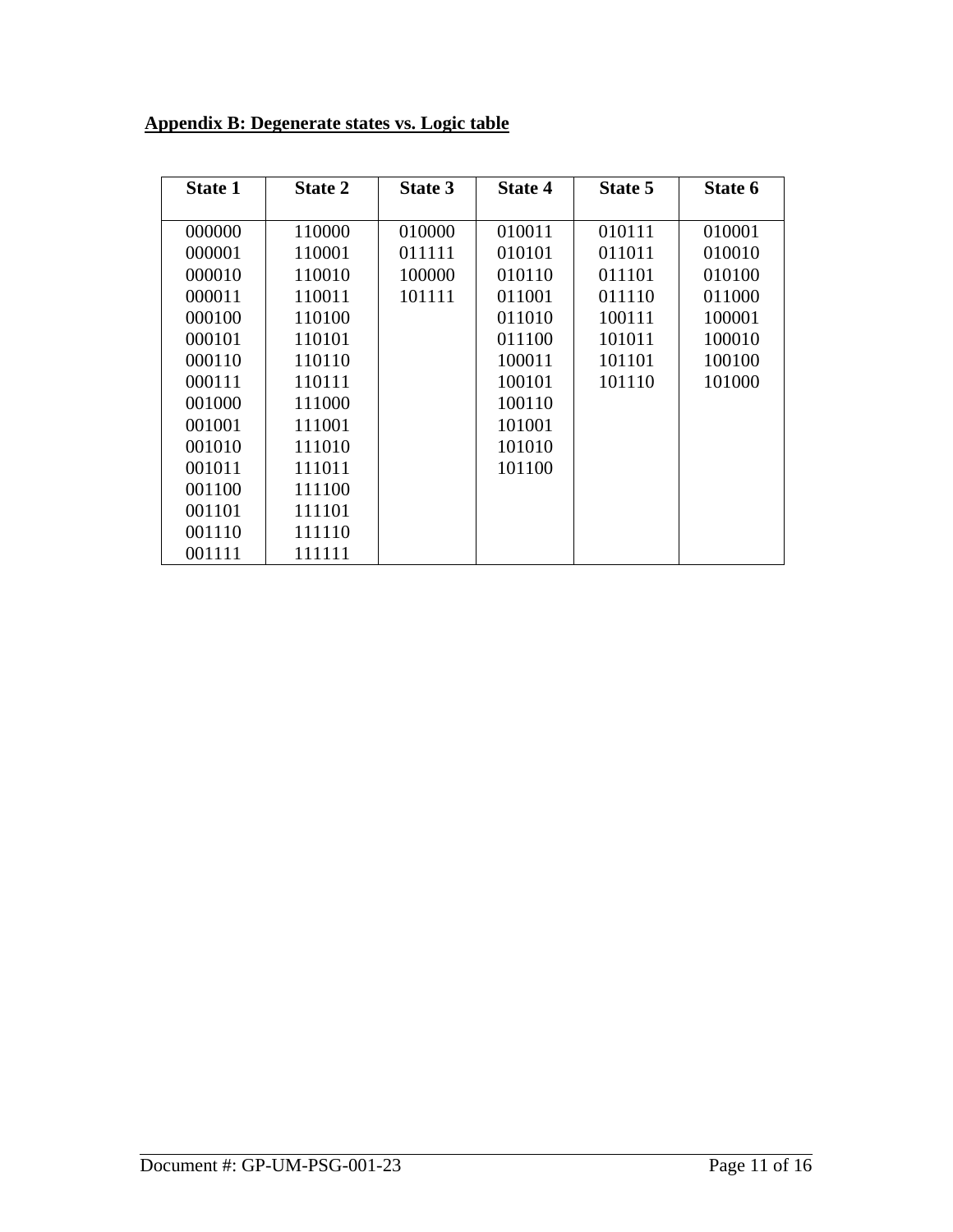## **Appendix C: Stokes Parameters of PSG Output**

#### **Stokes Parameters of 6-state PSG**



For each PSG module, before assembling the output fiber, the Stokes parameters of all possible output polarization states are measured. The corresponding parameters can be calculated according to the testing results. We then provide these parameters for each PSG. From these parameters, customers can easily know the exact output SOPs without the output fiber according to these given parameters and above formula. Based on these determined SOPs, customers can also easily calibrate the transfer matrix of the output optical fiber or other optical components along the optical path, thus to perform accurate polarization analysis. **Please also refer to the test report for the recommendation of six logic states to generate six accurate and distinctive polarization states.**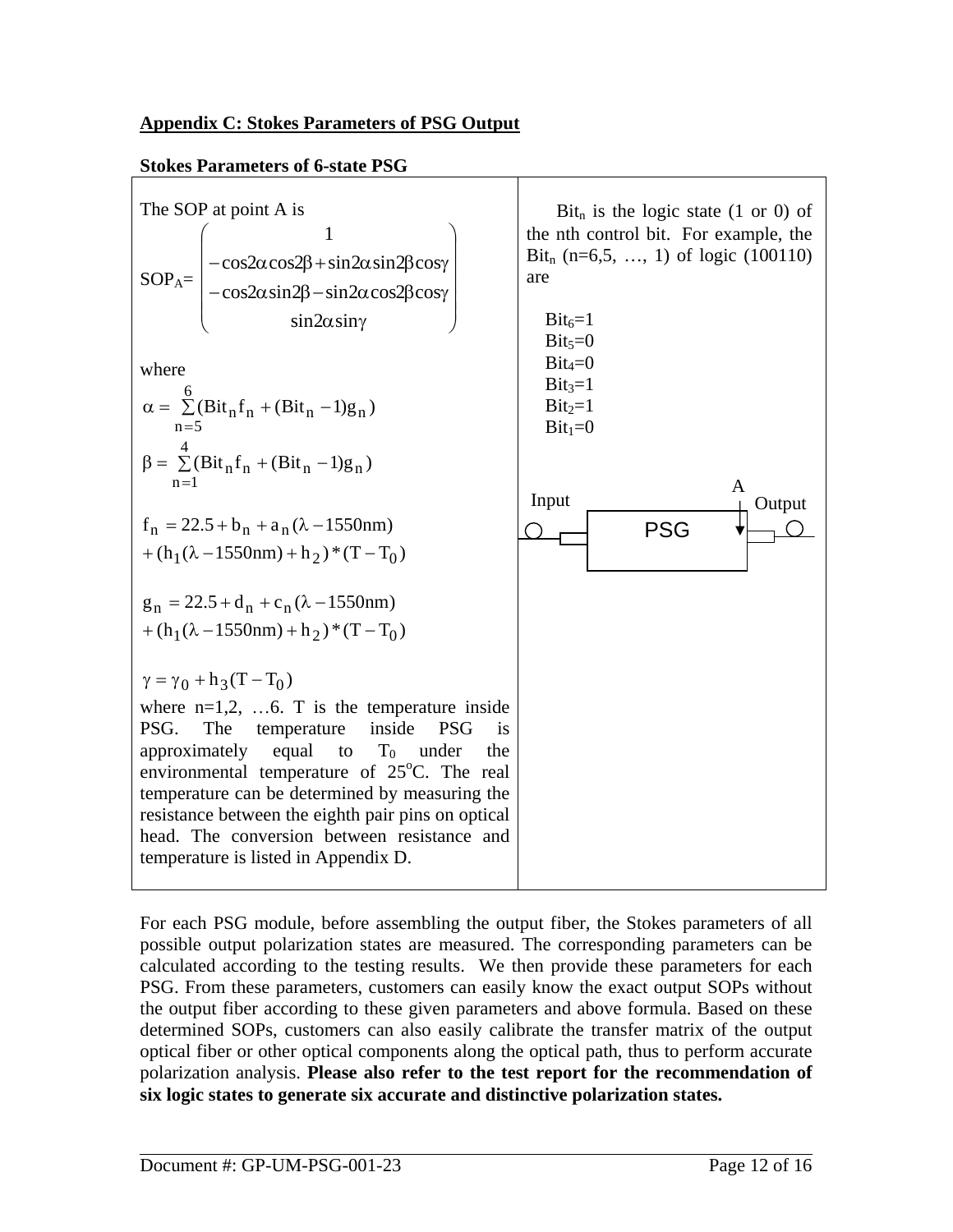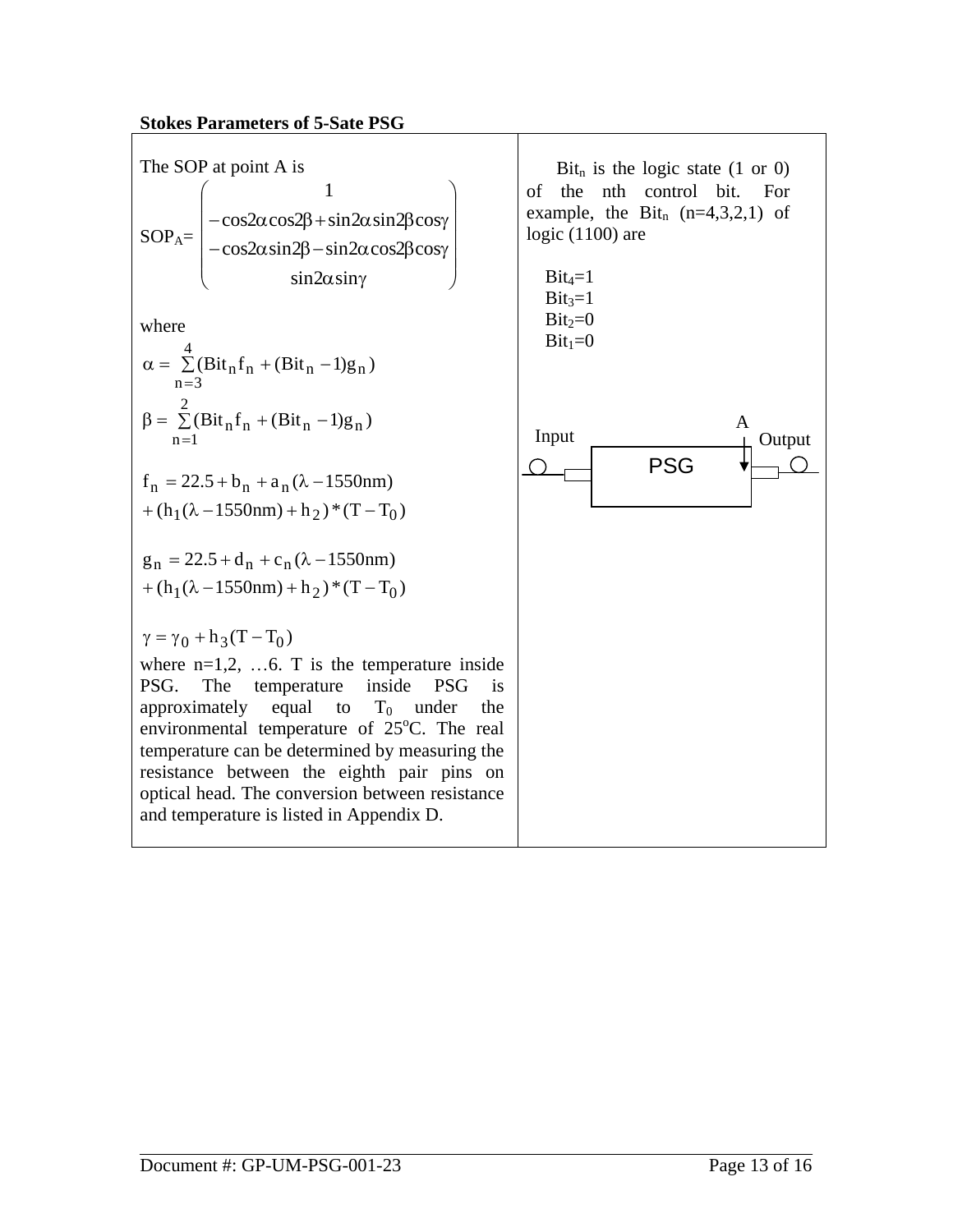| Temperature<br>$(^{\circ}C)$ | Resistance<br>$(k\Omega)$ | Temperature<br>$(C^{\circ}C)$ | Resistance<br>$(k\Omega)$ | Temperature<br>$(^{\circ}C)$ | Resistance<br>$(k\Omega)$ |
|------------------------------|---------------------------|-------------------------------|---------------------------|------------------------------|---------------------------|
| $\mathbf 0$                  | 32.66                     | 34                            | 6.808                     | 68                           | 1.878                     |
| $\mathbf{1}$                 | 31.04                     | 35                            | 6.531                     | 69                           | 1.814                     |
| $\overline{c}$               | 29.51                     | 36                            | 6.267                     | 70                           | 1.753                     |
| 3                            | 28.06                     | 37                            | 6.015                     | 71                           | 1.695                     |
| $\overline{\mathbf{4}}$      | 26.69                     | 38                            | 5.774                     | 72                           | 1.638                     |
| 5                            | 25.4                      | 39                            | 5.545                     | 73                           | 1.584                     |
| 6                            | 24.18                     | 40                            | 5.325                     | 74                           | 1.532                     |
| $\overline{7}$               | 23.02                     | 41                            | 5.116                     | 75                           | 1.482                     |
| $\overline{8}$               | 21.92                     | 42                            | 4.916                     | 76                           | 1.433                     |
| 9                            | 20.89                     | 43                            | 4.725                     | 77                           | 1.387                     |
| 10                           | 19.9                      | 44                            | 4.543                     | 78                           | 1.342                     |
| 11                           | 18.97                     | 45                            | 4.368                     | 79                           | 1.299                     |
| 12                           | 18.09                     | 46                            | 4.201                     | 80                           | 1.257                     |
| 13                           | 17.26                     | 47                            | 4.041                     | 81                           | 1.218                     |
| 14                           | 16.47                     | 48                            | 3.888                     | 82                           | 1.179                     |
| 15                           | 15.71                     | 49                            | 3.742                     | 83                           | 1.142                     |
| 16                           | 15                        | 50                            | 3.602                     | 84                           | 1.106                     |
| 17                           | 14.32                     | 51                            | 3.468                     | 85                           | 1.072                     |
| 18                           | 13.68                     | 52                            | 3.34                      | 86                           | 1.039                     |
| 19                           | 13.07                     | 53                            | 3.217                     | 87                           | 1.007                     |
| 20                           | 12.49                     | 54                            | 3.099                     | 88                           | 0.9759                    |
| 21                           | 11.94                     | 55                            | 2.987                     | 89                           | 0.9461                    |
| 22                           | 11.42                     | 56                            | 2.878                     | 90                           | 0.9174                    |
| 23                           | 10.92                     | 57                            | 2.775                     | 91                           | 0.8897                    |
| 24                           | 10.45                     | 58                            | 2.675                     | 92                           | 0.863                     |
| 25                           | 10.00                     | 59                            | 2.58                      | 93                           | 0.8372                    |
| 26                           | 9.572                     | 60                            | 2.488                     | 94                           | 0.8123                    |
| 27                           | 9.165                     | 61                            | 2.401                     | 95                           | 0.7882                    |
| 28                           | 8.777                     | 62                            | 2.317                     | 96                           | 0.765                     |
| 29                           | 8.408                     | 63                            | 2.236                     | 97                           | 0.7426                    |
| 30                           | 8.055                     | 64                            | 2.158                     | 98                           | 0.7209                    |
| 31                           | 7.721                     | 65                            | 2.084                     | 99                           | 0.7                       |
| 32                           | 7.402                     | 66                            | 2.012                     | 100                          | 0.6798                    |
| 33                           | 7.098                     | 67                            | 1.944                     |                              |                           |

## **Appendix D: Thermistor, Resistance/Temperature Conversion**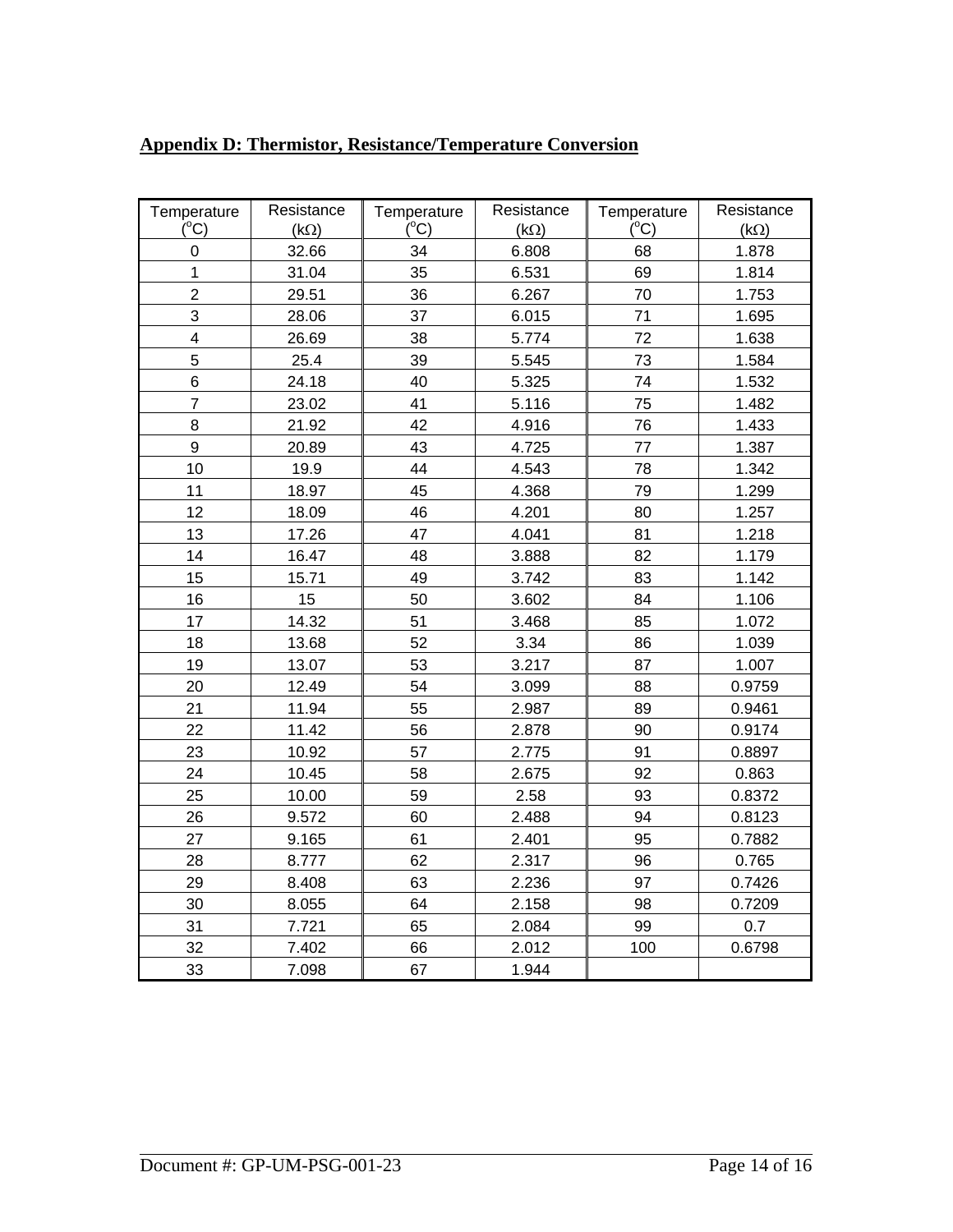#### **Appendix E: Common questions**

#### *1. Questions on Degenerate States*

#### • **Will the degenerate states produce the same SOP?**

*A: Each state is highly repeatable, however, the degenerate states may not provide the exact same SOP, there will be a slight difference due to the imperfection of optical components used inside.* 

#### • **Is the logic table valid for different devices?**

*A: Yes. The same logic operation on different devices will always generate the same (slightly different) output states by the device itself, although the output SMF will disturb (adding another transfer function) the output SOP.* 

#### • **Will the degenerate states have the same wavelength dependence?**

*A: Without the output SMF, the wavelength dependence for the degenerate states will be the same in terms of the slope between the variation angle and the wavelength. Unfortunately, this won't hold when SMF is attached. Thus the slope values for all the states will be provided for each device.* 

## *2. Questions in Orthogonality*

#### • **Will the orthogonality remains at different wavelengths?**

*A: This depends on different states. Some states do keep the orthogonality (slight variation), some do not (normally in linear relationship to the wavelength).* 

#### • **How could we know the variation of orthogonalities for different combinations of states?**

*A: Normally there will be six typical states recommended on the test report for each device, however, there may be some other states that have better performance in terms of orthogonality, General Photonics may provide the detailed report on that for each device per customers' request.* 

#### • **How about the other relationship (e.g. 45-degree)?**

*A: Similarly, this relationship may also change with wavelength (normally in linear).* 

#### • **What's the reason of this variation?**

*A: The real physical reason is the wavelength dependence of MO polarization rotators.* 

### *3. Others*

#### • **Which logic table should we use?**

*A: Please refer the logic table listed on the test report. The user manual only lists several typical ones.* 

#### • **Why our measurement results are different from the test report?**

*A: There may be several reasons. (i) the coordination system is different; Note that all the states are relative in different coordination systems although their relationship keeps constant. (ii) the control logic may be in the reversed order; (iii) The angle we calculated in the test report is the real physical angle between states (half of that on the Poincare sphere).* 

#### • **Can we improve the output accuracy or perform some kind of calibration?**

*A: Using the matrix calculation for several chosen states (even in the case of SMF output), higher output accuracy or calibration may be realized.*